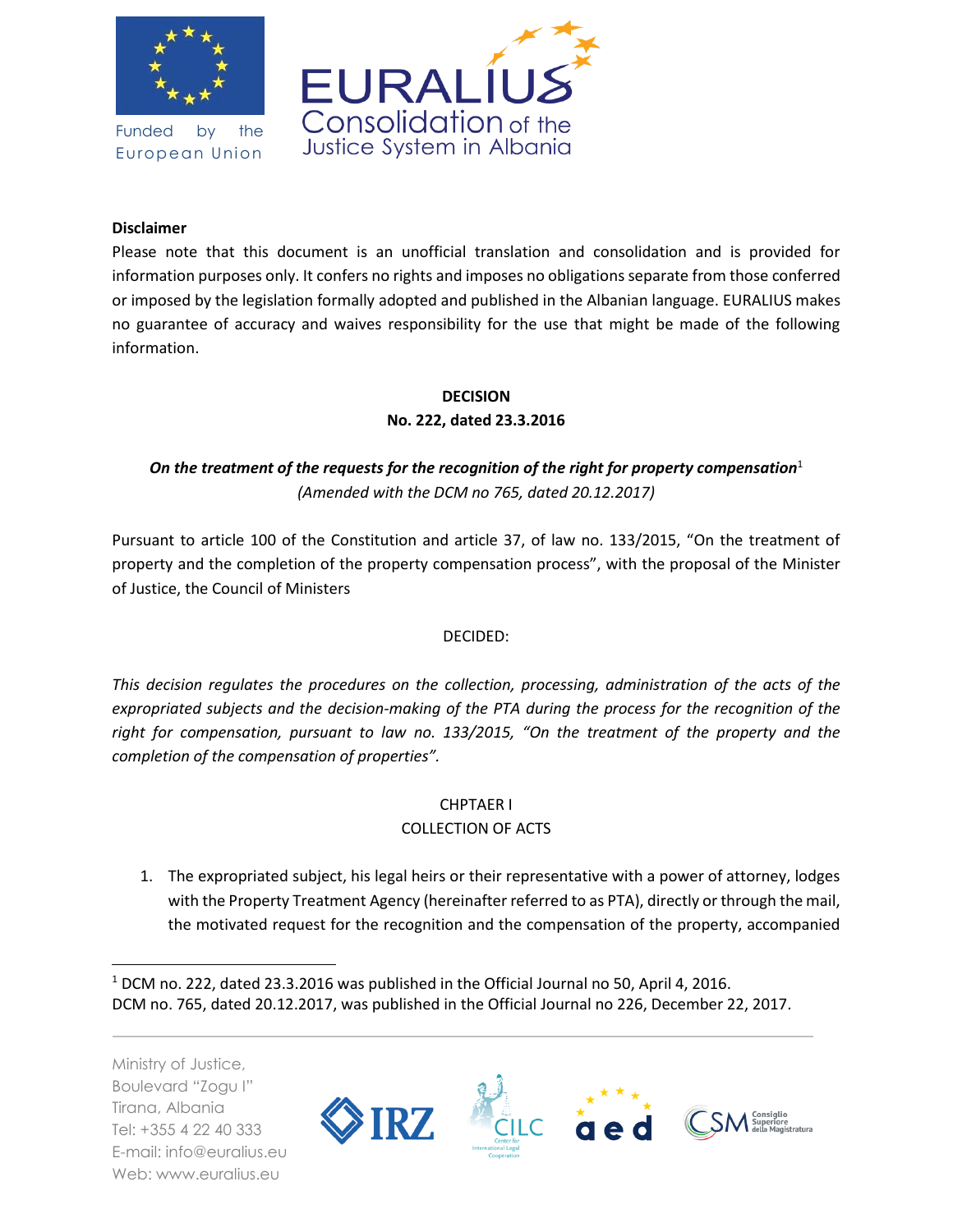

with the necessary documentation, according to this decision, with which the subject tries his claims.

- 2. The request of the expropriated subject, of his legal representatives or of the representative with a power of attorney, shall be in accordance with the model form, enclosed to this decision, on the application of the requests for the recognition of the compensation, which shall be signed by the expropriated subject or his representative with a power of attorney. The model form shall contain a warning, which charges the applicant with responsibility according to the law, in case false data is declared or forged documentation is lodged.
- 3. The accompanying documentation, which certifies the ownership of the expropriated subject, shall be composed of:
	- a) legal documentation;
	- b) cartographic documentation;
	- c) *any other supporting documentation.*
- 4. The legal documentation shall be composed of, accordingly:
	- a) the mortgage, cadastral, archive documentation, the previous decisions of the former Commission for the Restitution and Compensation of Properties, Commission/Committee for the Restoration and Compensation of Properties, the former RORCP, ARCP, the document which certifies the removal or taking the right of property by the state from the expropriated subject, according to the legal and sublegal acts, according to the criminal decisions of the courts or in any other unfair way from 29.11.1944 or the document on the immovable properties of the Albanian nationals, created before April 7, 1939, which were sequestered according to article 14 of law no. 37, dated 13.1.1945 "Law of the extraordinary taxation on the war profits or any other legal document issued by the state institutions, necessary for the fair solution of the case".
	- b) when one of the above-mentioned legal documentations has shortcomings regarding the surface and the boundaries of the claimed property, the subject files the final judicial decision along with the plan-location of the property, under adjudication, sealed by the court as well as the expertise-act, in case the latter has been carried out during the adjudication of the case in the court.
- 5. *The current cartographic documentation is composed of:* 
	- *a) The map with the topographic and cartographic data of the claimed property, reflected on the current map and confirmed by the institution, which, according to the case, may be the Office of the Immovable Property Registration or the Directorate of Forest Service, where the claimed property is located, or any other state institution, as well as the positioning of the claimed property with a licensed engineer/surveyor, except for the cases when the positioning of the property has been conducted through a final court decision.*
	- *b) The current map, where the claimed property with a licensed engineer/surveyor is positioned, except for the cases when the property positioning has been carried out through a final court decision.*

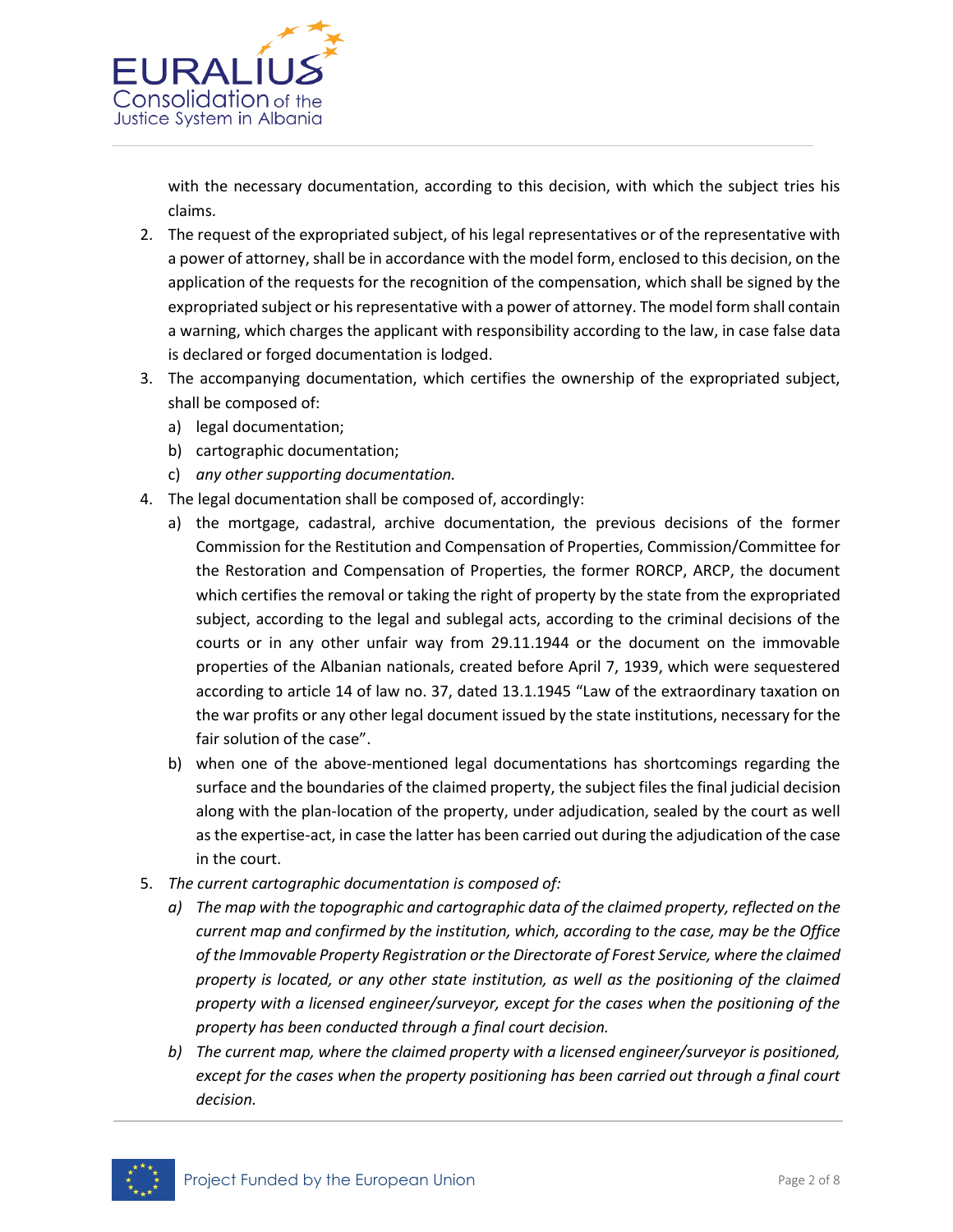

*5/1. In the cases when there are incompatibilities in the specification of the surface between the legal documentation and the cartographic one, the PTA gives priority to the legal documentation for the specification of the surface for which it recognizes the ownership. The PTA positions the property based on the subject's best interest.* 

*5/2. The other supporting documentation of the request is the documentation that is requested during the administrative reviewing of the request and may be composed of the following documents: certification on the profiting or not from the legal provision on the division of agricultural land, previous restitution or compensation decisions, which indicate previous benefits of the subjects, documents or other certifications which indicate previous benefits stipulated in article 6, paragraph 6 of law no. 133/2015, certifications or certificates issued by the offices of civil registry or any other documentation which serves to the fairest possible solution of the request that is reviewed.* 

## CHPTAER II ADMINISTRATION OF ACTS

- *6. In the cases when the PTA finds shortcomings in the accompanying documentation of the request, the expropriated subject shall be asked to complete the required documentation within 30 (thirty) days from the moment the notification is received. In this case, the legal time limits for the review of the request shall be suspended up to the moment the documentation is completed. When the request misses the exact mail address, the notification shall be made through public announcement in the premises of the PTA and in the local governance units, where the property, which is the subject of the claim, is located as well as in the residence of the subject or of his heirs. The notification is considered conducted when the institution of the local governance unit confirms that the announcement has been carried out for 30 days. This confirmation becomes a part of the file.*
- *7.* Any expropriated subject is entitled to be equipped by the office of the protocol of the PTA with the respective certification on the number of the protocol of the registered file, which shows the date of the submission of the request and its documents.
- *8.* The requests of the expropriated subjects, which are deposited through the mail service and have shortcomings in the accompanying documentation, which is something that makes their evaluation impossible, shall be returned to the applicant in the given address, asking the applicant o fill in the information in a detailed way. The requests, which lacks the exact mail address, is evaluated as not well-founded and shall be reactivated only upon the applicant's interest at the offices of the PTA. At the moment of the identification, the respective structure of the PTA makes the public notification at the premises of the PTA and at the local governance units, where the property, which is the subject of the claim, is located.
- *9.* After the PTA reviews from the formal aspect, according to the criteria stipulated in this decision, the documentation attached to the request, it notifies the subject about the payment made

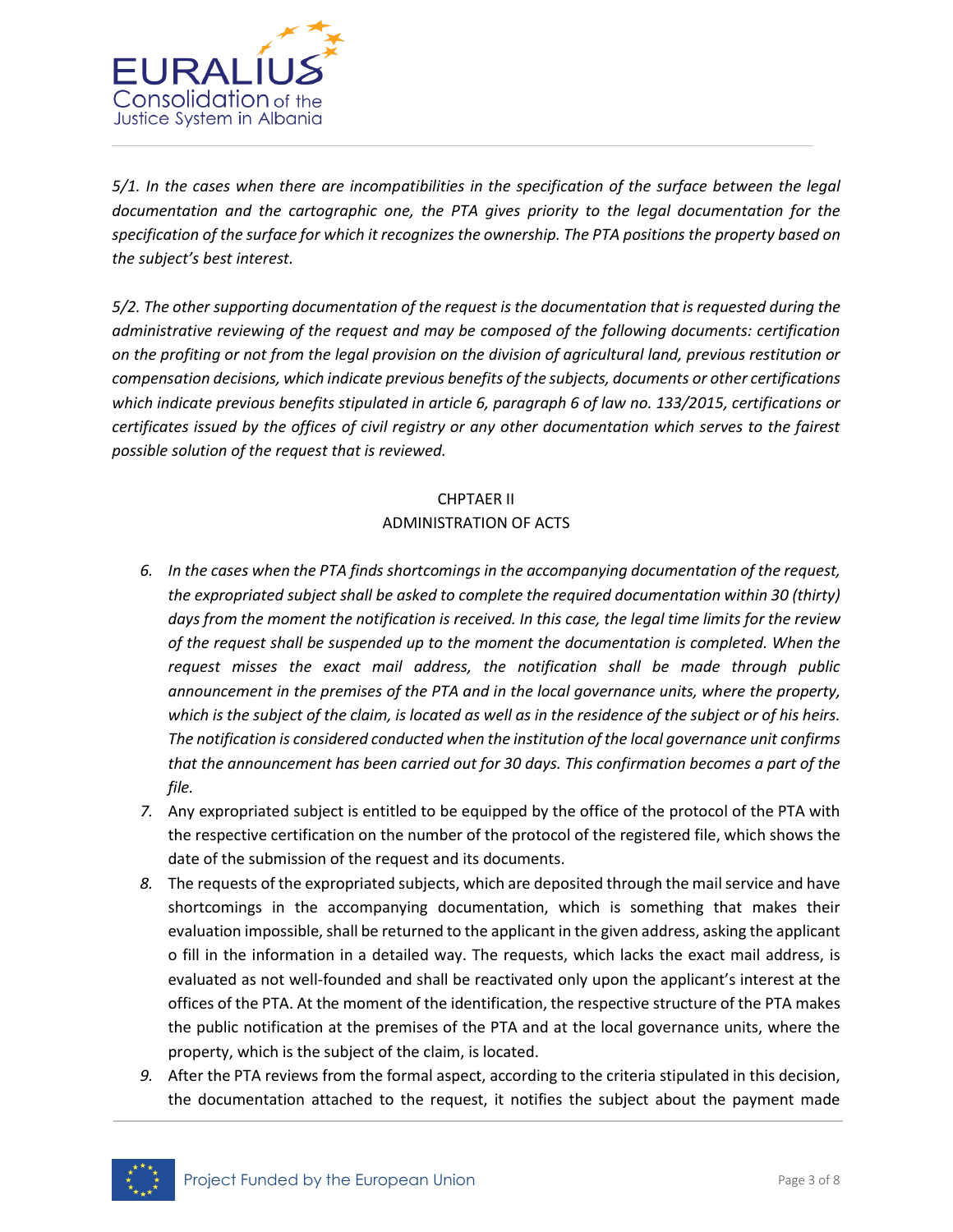

pursuant to the stipulated fees, upon a joint order of the Minister of Justice and the Minister of Finance. In this case, the practice deposited by the subject is administered in the capacity of the file.

*Otherwise, when the request and the documentation attached to the practice, after the review, are not in compliance with the criteria stipulated in this decision from the formal aspect, and after the expiration of the time limit for the completion of its shortcomings, the PTA decides on the merits of the request based on the documents and information it possesses.* 

#### CHPTAER III

### *PROCESSING OF THE ACTS AND DECISION OF RECOGNITION*

- 10. In the cases when the legal documentation administered by the applicant has shortcomings or when it needs to be completed, the PTA carries out the verification and the confirmation of the documentation in the respective institutions which have issued it.
- 11. The cartographic documentation on the geographical positioning of the land, which belongs to the nearest period with the legal document, which contains ownership data, any topographic and cartographic data, shall be administered and processed (positioning) by the surveying engineer of the PTA, who is a part of the working group for the administrative review of the request.
- 12. In the function of the process for the property recognition and compensation, the PTA coordinates the activity with the Office of the Immovable Property Registration, the Agency of Legalization and Urbanization of the Informal Zones and Constructions, the Directorate of the Public Property Management, the State Advocacy, the State Authority for the Geo-Space Information (ASIG), the State Archive, the Central Technical Archive of Construction, the bodies of the local power and any other institution, whose activity is connected or has responsibilities for this process. Any state institution, whose activity is connected or has responsibilities for the process of the property recognition and compensation, is compelled to cooperate and to provide without fees and taxes, the information or the documentation required by the agency and to report the reasons for the non-fulfilment of a required measure or recommendation.
- 13. The verification in the site for the positioning and the factual condition of the property as well as the preparation of the respective verification act shall be carried out in the presence of the applicant. The verification act shall be according to the model form approved with the order of the director general of the PTA.
- 14. *Repealed.*
- 15. *The PTA requires from the respective local and central authorities, the information if the property claimed by the applicant is considered occupied, in the meaning of law no. 133/2015, if a construction permit is approved on it, or another right has been given in compliance with the legislation in force, or ifthe procedure for giving this right has started. In any case, the PTA requires information by the Albanian Agency of the Development of Investments and the Agency of the Treatment of Concessions.*

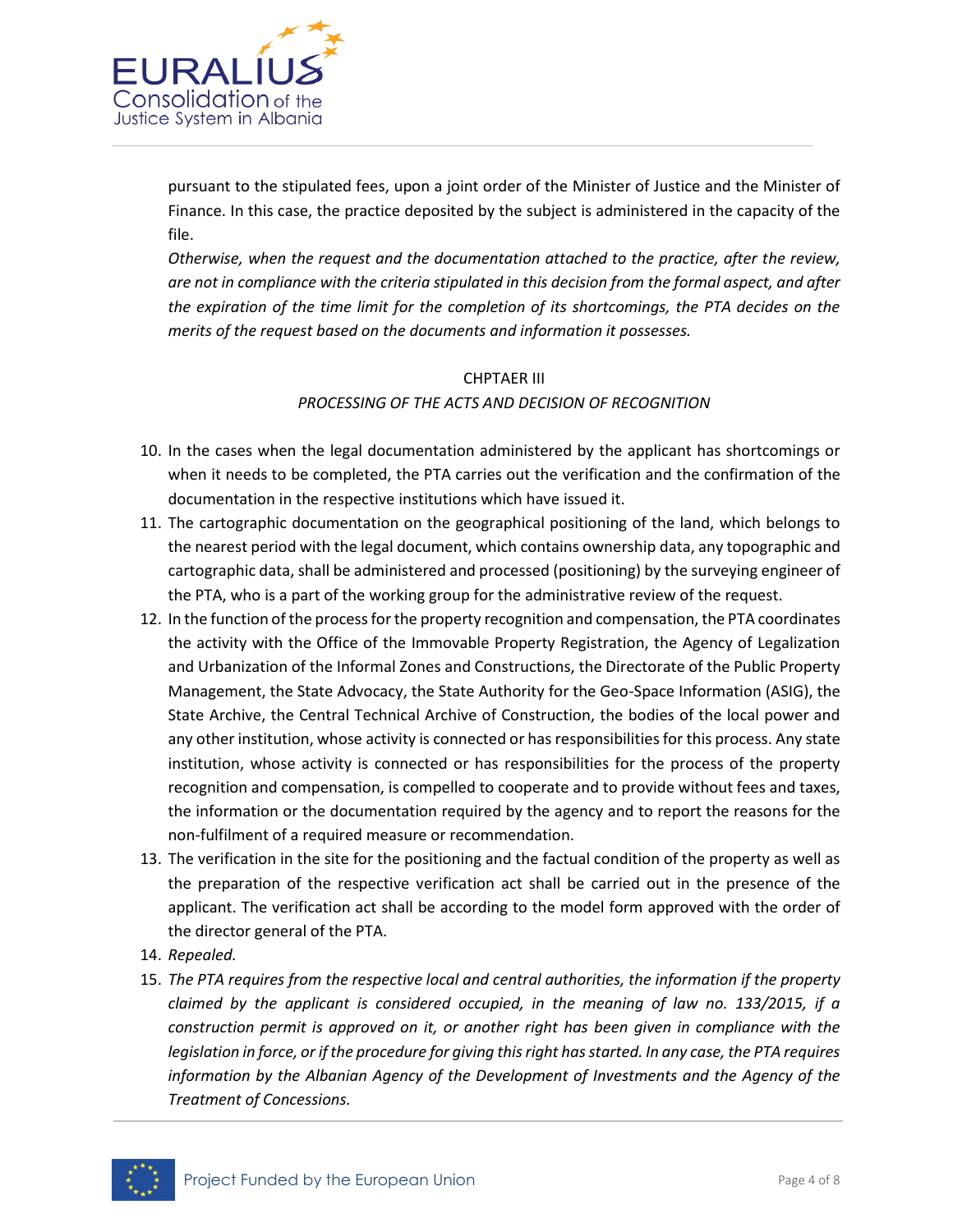

- 16. *With regard to the requests for fair recognition submitted for treatment prior to law no. 133/2015 enters into force, for which there is no decision, the PTA starts to review them immediately, as follows:* 
	- a) Within 30 (thirty) days from the entry into force of this law, it creates the requests without a decision, based on the chronological order of their application attached to the responsible structures at the time when they were submitted, at district level.
	- b) Within 90 (ninety) days from the entry into force of this law, in the process of notification of the expropriated subjects for the documentation that shall be completed, in compliance with the requests stipulated with the decision of the director general of the PTA, according to the priority provided for in paragraph 3, article 15 of law no. 133/2015.
	- c) The procedures for the collection, processing and administration of the acts from the expropriated subjects during the treatment of the requests that are subject to the provisions of the Code of Administrative Procedures.
- 17. The approach of the treatment, reviewing and rendering the decision on the requests of the expropriated subjects shall be done in compliance with law no. 133/2015 "On the treatment of the property and the completion of the process for the property compensation".

*17/1. For the requests submitted before the law enters into force, for which there is a decision on the recognition of the right, these decisions are transferred for compensation with the other requests according to the chronological order.* 

18. *After controlling, evaluating and reviewing the requests submitted for the recognition of the right to compensation, the PTA takes the decision to accept or object the request. In case of an acceptance, the PTA, with the same decision, determines the measure and the mode for its compensation, according to the stipulations of decision no. 223, dated 23.3.2016, of the Council of Ministers. The decision of the PTA for the recognition of the right for physical compensation, is registered in the Office for the Registration of the Immovable Property.*

In case the PTA takes a decision for the physical recognition and compensation in the subject's property, the property is evaluated as follows:

- a) The property recognized for compensation shall be evaluated based on the cadastral unit it had at the moment of expropriation;
- b) The restituted property is evaluated according to its current cadastral unit and according to the cadastral unit it had at the moment of expropriation, calculating the difference of the value, which will result from the change of the cadastral until;
- c) When according to this evaluation, it results that the subject benefits a property which has a higher value than the property the subject had at the moment of expropriation, then the subject shall be compensated physically for the surface which corresponds to the evaluation and the other part of the property is transferred to the land fund with a decision of the PTA. The positioning of the property after the evaluation shall be conducted by the work group. In case the fund of the physical compensation is not used completely even after the completion of the procedure of the auction, the PTA acts directly with a decision for the

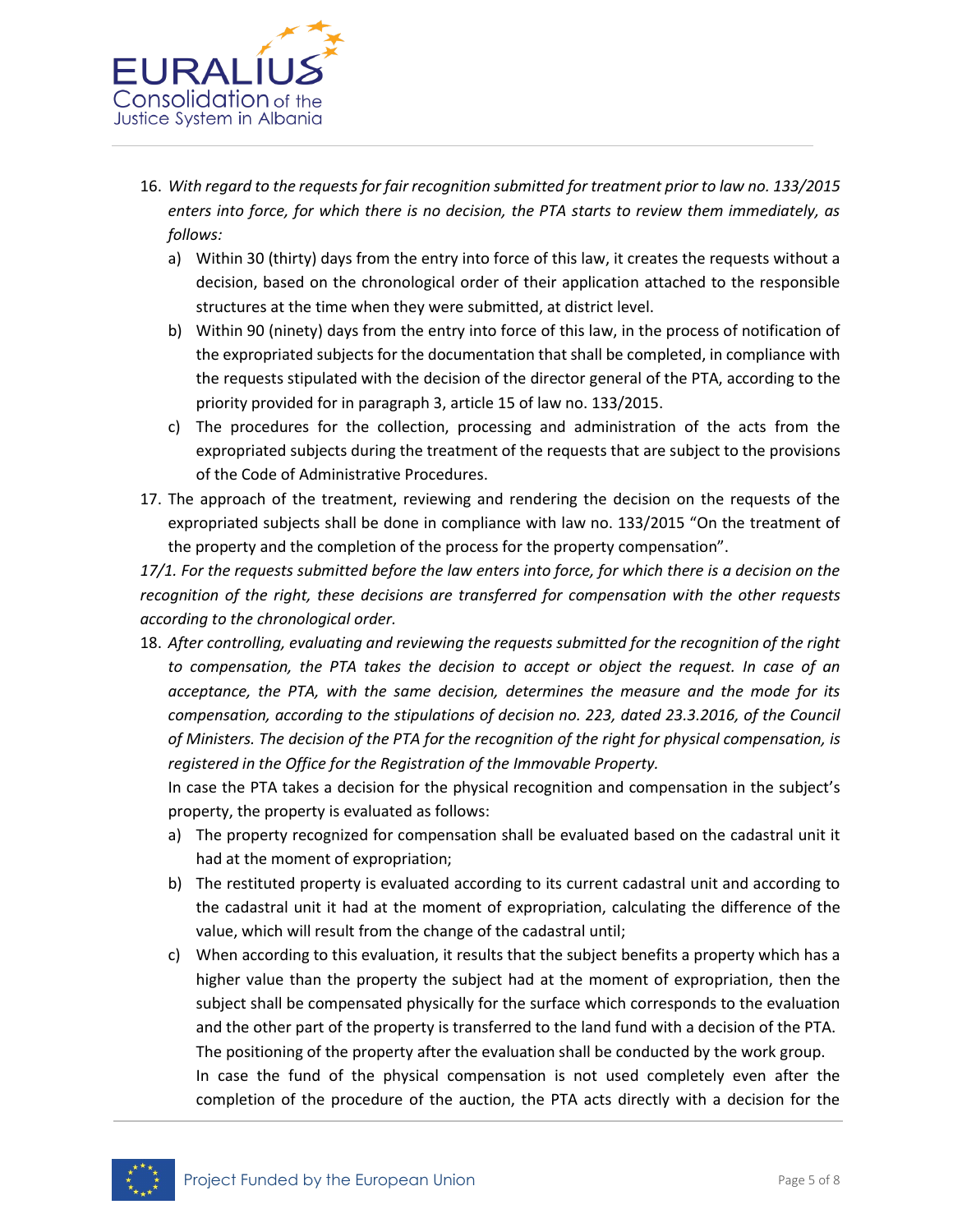

physical compensation. This fund is transferred upon a memo-report adopted by the director general of the PTA for the treatment of the new requests for recognition and physical compensation, taking into consideration the location of the property claimed by the applicant;

ç) In the cases when there is an overlapping of the properties claimed for recognition and compensation, the parties may solve the case of overlapping with an agreement with each-other or through the judicial ways.

The PTA continues with the procedures for the recognition and compensation of the property for the part which does not have overlapping.

19. The correction of the decisions with material mistakes shall be done by the PTA any time with the request of the interested subject.

The treatment of these requests shall be made based only on the acts and documents in the file, without accepting the presentation of the new acts.

The treatment of these requests is completed upon the rendering of the decision accordingly by the director of the PTA, a decision which is attached to the amended decision.

20. Decision no. 255, dated 13.4.2010, of the Council of Ministers "On the procedures for the collection, processing and administration of the acts of the expropriated subjects, during the process for the recognition and restitution or the compensation of the property", repealed.

*21/1. In the model form which is enclosed to this decision, the title of the form shall be amended as follows:* 

*"Application or the treatment of the requests for the recognition of the right to compensation".*

21. The property Treatment Agency shall be responsible for the enforcement of this decision. This decision enters into force after the publication in the Official Journal.

> DEPUTY PRIME MINISTER **Niko Peleshi**

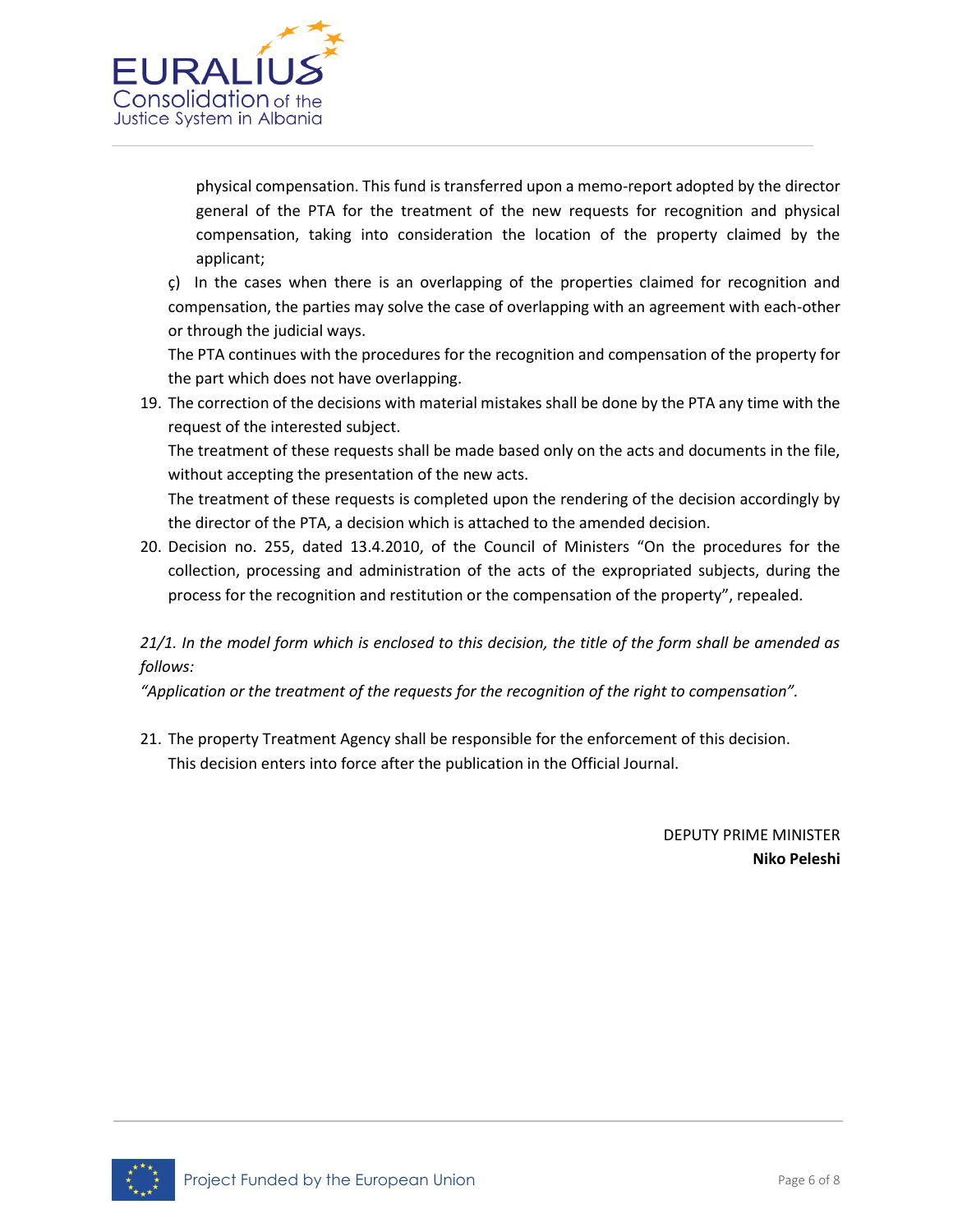

#### **MODEL FORM**

# **APPLICATION FOR THE TREATMENT OF THE REQUESTS FOR THE RECOGNITION OF THE PROPERTY AND ITS COMPENSATION**

| Addressed to: Analysis and the set of the set of the set of the set of the set of the set of the set of the set of the set of the set of the set of the set of the set of the set of the set of the set of the set of the set |                 |                                                                                             |  |  |  |
|-------------------------------------------------------------------------------------------------------------------------------------------------------------------------------------------------------------------------------|-----------------|---------------------------------------------------------------------------------------------|--|--|--|
|                                                                                                                                                                                                                               |                 |                                                                                             |  |  |  |
|                                                                                                                                                                                                                               |                 | Name/father's name/last name of the subject who submits the request: ___________            |  |  |  |
|                                                                                                                                                                                                                               |                 |                                                                                             |  |  |  |
|                                                                                                                                                                                                                               |                 |                                                                                             |  |  |  |
|                                                                                                                                                                                                                               |                 | Name/father's name/last name of the expropriated subject: ______________________            |  |  |  |
|                                                                                                                                                                                                                               |                 |                                                                                             |  |  |  |
| The request is for (tick the square):                                                                                                                                                                                         |                 |                                                                                             |  |  |  |
|                                                                                                                                                                                                                               |                 | 1. Recognition of ownership, physical compensation in the recognized property/compensation: |  |  |  |
| Land                                                                                                                                                                                                                          | <b>Building</b> | Agricultural land Forest/Meadow/Pasture                                                     |  |  |  |
| 2. Decisions that have been made:                                                                                                                                                                                             |                 |                                                                                             |  |  |  |
| Reviewing the previous decision<br>Review/New request                                                                                                                                                                         |                 |                                                                                             |  |  |  |
| No. __________, date________, District _____________                                                                                                                                                                          |                 |                                                                                             |  |  |  |
|                                                                                                                                                                                                                               |                 |                                                                                             |  |  |  |
| Please, find attached the following documentation:                                                                                                                                                                            |                 |                                                                                             |  |  |  |
|                                                                                                                                                                                                                               |                 |                                                                                             |  |  |  |
| 1. Heritage certification                                                                                                                                                                                                     |                 |                                                                                             |  |  |  |
|                                                                                                                                                                                                                               |                 |                                                                                             |  |  |  |
|                                                                                                                                                                                                                               |                 |                                                                                             |  |  |  |
|                                                                                                                                                                                                                               |                 |                                                                                             |  |  |  |
|                                                                                                                                                                                                                               |                 |                                                                                             |  |  |  |
| 2. General/Special Power of Attorney                                                                                                                                                                                          |                 |                                                                                             |  |  |  |
|                                                                                                                                                                                                                               |                 |                                                                                             |  |  |  |
|                                                                                                                                                                                                                               |                 |                                                                                             |  |  |  |
|                                                                                                                                                                                                                               |                 |                                                                                             |  |  |  |
|                                                                                                                                                                                                                               |                 |                                                                                             |  |  |  |
| 3. Legal documents                                                                                                                                                                                                            |                 |                                                                                             |  |  |  |
|                                                                                                                                                                                                                               |                 |                                                                                             |  |  |  |
|                                                                                                                                                                                                                               |                 |                                                                                             |  |  |  |
|                                                                                                                                                                                                                               |                 |                                                                                             |  |  |  |